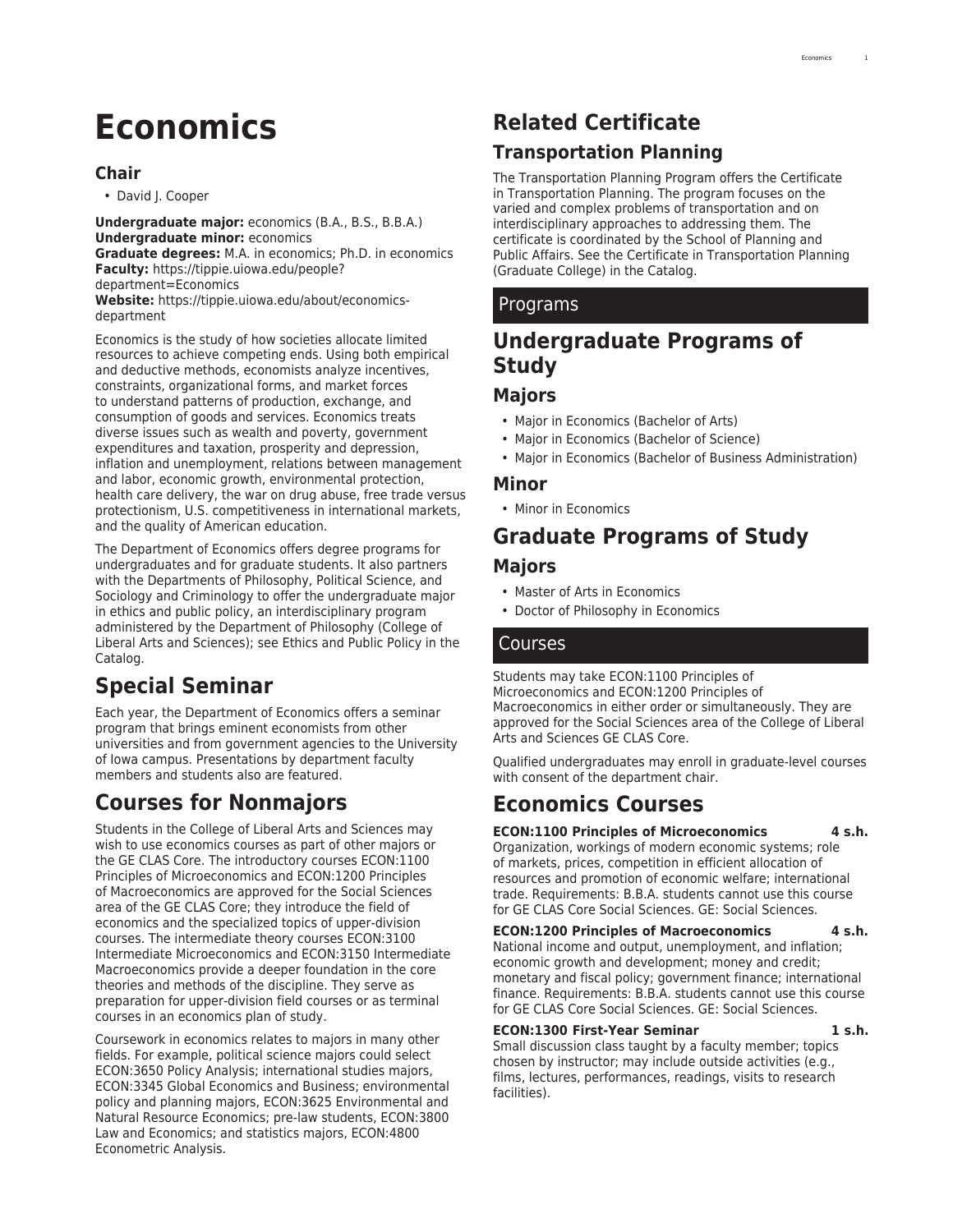#### **ECON:3100 Intermediate Microeconomics 3 s.h.**

Economic theory of the behavior of consumers, producers, and other economic agents; role of markets in coordinating economic activity; effects of government policies on market outcomes; conditions that markets require for efficient allocation of resources; market imperfections; strategic behavior of economic actors. Prerequisites: ECON:1100 and (MATH:1350 or MATH:1380 or MATH:1460 or MATH:1550 or MATH:1850 or MATH:1860).

#### **ECON:3125 Intermediate Microeconomics: Advanced 3 s.h.**

Economic theory of the behavior of consumers, producers, and other economic agents; role of markets in coordinating economic activity; effects of government policies on market outcomes; conditions that markets require for efficient allocation of resources; market imperfections; strategic behavior of economic actors; similar to ECON:3100, but with more rigorous examination of topics and use of calculus. Prerequisites: ECON:1100 and MATH:1850 and MATH:1860.

#### **ECON:3150 Intermediate Macroeconomics 3 s.h.**

Measurement of macroeconomic indicators; economic growth and business cycles; use of macroeconomic models to study the role of government fiscal and monetary policies. Prerequisites: ECON:1200 and (MATH:1350 or MATH:1380 or MATH:1460 or MATH:1550 or MATH:1850 or MATH:1860).

#### **ECON:3300 Introduction to Econometrics 3 s.h.**

Statistical tools used in economic analysis; regression models; estimation and hypothesis testing; causal effects; application to economic data and questions; use of statistical software. Prerequisites: STAT:1030 and (MATH:1350 or MATH:1380 or MATH:1460 or MATH:1550 or MATH:1850 or MATH:1860).

#### **ECON:3325 Personnel Economics 3 s.h.**

Microeconomic analysis of labor markets with special emphasis on strategic personnel choices of the firm; labor supply decisions made by workers; labor demand decisions made by firms; labor market equilibrium; returns to education; hiring, job design, evaluation, and compensation. Prerequisites: ECON:1100.

#### **ECON:3335 Money, Banking, and Financial Markets 3 s.h.**

Role of money and financial institutions in determining domestic and international income, employment, and prices. Prerequisites: ECON:1100 and ECON:1200.

#### **ECON:3345 Global Economics and Business 3 s.h.**

Modern theories of international trade and investment; impact of tariffs and other restrictions on international trade; effects of export and production subsidies; free trade agreements; exchange rates and foreign exchange markets; international monetary arrangements; balance of payments; international economic policy. Prerequisites: ECON:1100 and ECON:1200.

#### **ECON:3350 Industry Analysis 3 s.h.**

Structural evolution; imperfect competition; resource allocation; development of public policy on monopoly; selected industries. Prerequisites: ECON:3100.

**ECON:3355 Economic and Business Forecasting 3 s.h.** Development and utilization of forecasts of business and economic variables; application of modern statistical methods and software to quantitative forecasting problems. Prerequisites: ECON:1100 and ECON:1200 and (ECON:3300 or ECON:4800 or STAT:3200).

#### **ECON:3360 Experimental Economics 3 s.h.**

Experimental economics has significantly changed how economists think about many issues; techniques of experimental economics and major applications of these techniques; how to run an economic experiment; four major areas of economics that have been fundamentally changed by experimental economics include individual decision making, models of fairness and reciprocity, game theory and applications, and markets; student participation and presentations of student research projects. Prerequisites: ECON:1100.

## **ECON:3380 Business and Government 3 s.h.**

Examination of relationship between government, private sector, and citizenry; legal, regulatory, market, and civic context in which private sector functions; how business owners and entrepreneurs have shaped political and economic outcomes in the United States; central theme of exploring and understanding the nature of government policy, how policy affects businesses, and how policy affects societal welfare. Prerequisites: ECON:1100.

#### **ECON:3620 Economic Growth and Development 3 s.h.**

Determinants of rising living standards; accumulation of physical and human capital; predictions of economic growth models compared to observed changes in living standards. Prerequisites: ECON:1100 and ECON:1200.

#### **ECON:3625 Environmental and Natural Resource Economics 3 s.h.**

Environmental and resource use problems; efficient mechanisms and other policies for environmental protection, management of common property resources. Prerequisites: ECON:1100 and ECON:1200. Same as URP:3135.

#### **ECON:3640 Regional and Urban Economics 3 s.h.**

Theory of location and regional development; central place theory; why cities exist and trade with one another; models of land use patterns, rents; empirical tests of models; policy applications. Prerequisites: ECON:1100. Same as URP:3134.

#### **ECON:3650 Policy Analysis 3 s.h.**

Economic functions of government in modern economies; effects of government expenditures and taxation on allocation of resources. Prerequisites: ECON:1100.

#### **ECON:3690 Sports Economics 3 s.h.**

Theory and literature of economic issues in professional sports; issues such as relative advantages of large-and small-market teams, city subsidies for baseball and football stadiums, star players' true value to their teams; ideas from introductory economics (such as demand and cost curves) combined with additional economic theory, statistical evidence, and information about particular sports. Prerequisites: ECON:1100.

#### **ECON:3750 Transportation Economics 3 s.h.**

Overview of transportation markets—intercity, rural, urban; transportation modes—rail, highway, air, water, pipeline, transit; issues in finance, policy, planning, management, physical distribution, and environmental, economic, and safety regulation. Recommendations: ECON:1100 and ECON:1200. Same as GEOG:3940, URP:3350.

#### **ECON:3760 Health Economics 3 s.h.**

Externalities and health behaviors; government influence on health behaviors; overview of health insurance and health insurance markets; health care costs; public health insurance; health insurance reforms. Prerequisites: ECON:1100.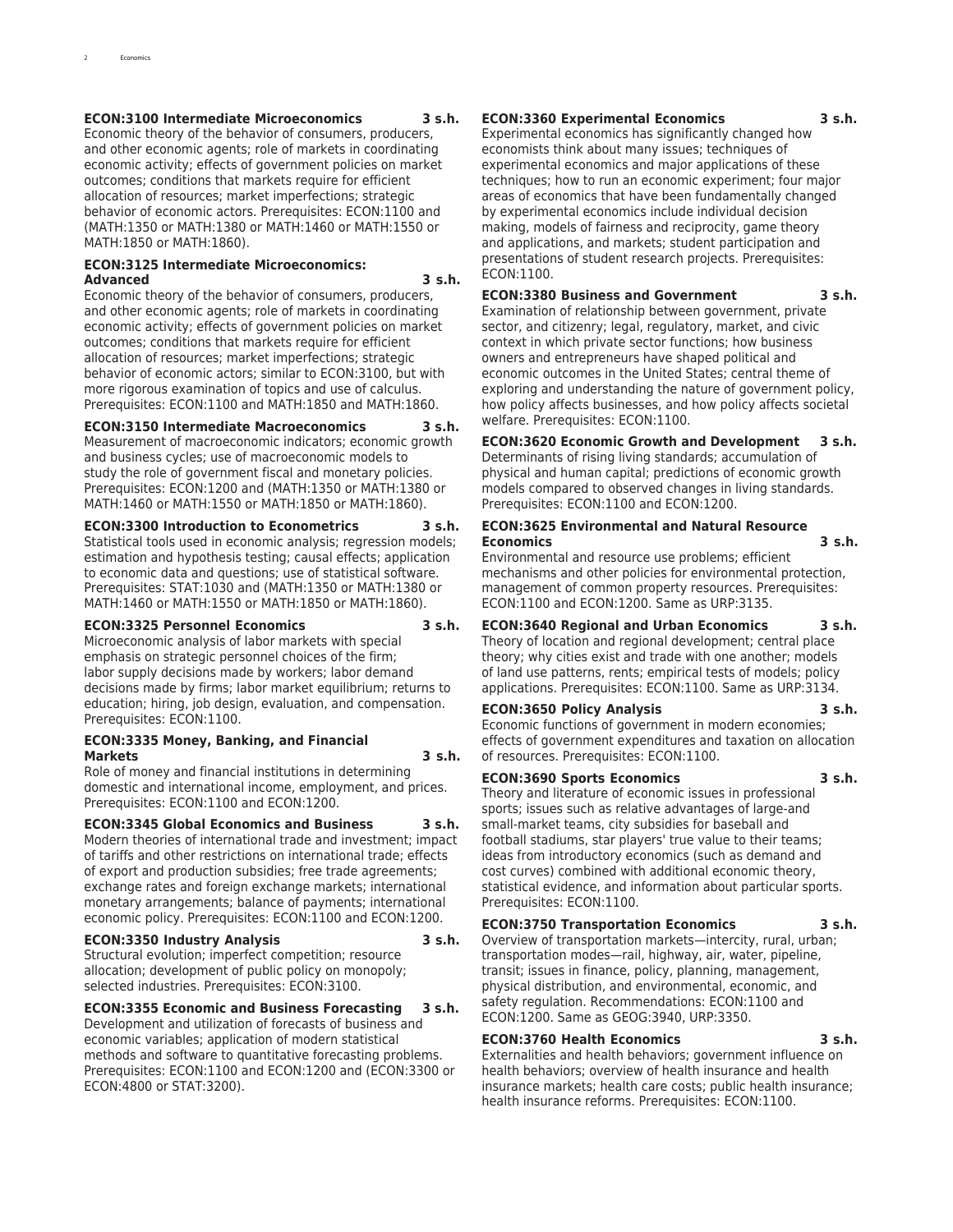#### **ECON:3800 Law and Economics 3 s.h.**

Law examined through analytic tools of microeconomics; impact of legal rules on resource allocation, risk bearing, distribution of economic well-being. Prerequisites: ECON:1100.

#### **ECON:3850 Behavioral Economics 3 s.h.**

Behavioral economics is a relatively new field that applies insights gleaned from psychology to economics; standard economic theory assumes people are all *homo economicus*: we know exactly how to maximize our own utility, and we do it well; behavioral economists seek to improve microeconomic theory with more realistic assumptions about human behavior. Prerequisites: ECON:1100.

#### **ECON:3870 Federal Reserve Challenge 1 s.h.**

Experience what Federal Reserve economists do every day: study the real U.S. economy, make forecasts and policy recommendations, defend their views to academic and professional economists; development of analytical skills, teamwork, how to build presentations. Prerequisites: ECON:3100 and ECON:3150.

### **ECON:3875 Topics in Policy Economics 3 s.h.**

Topics vary. Prerequisites: ECON:1100 and ECON:1200.

#### **ECON:4050 Readings and Independent Study in Economics arr.**

**ECON:4090 Natural Resource Economics 3 s.h.**

Economics of natural resources; interaction between economic theory, empirical evidence, and public policy; land, water, fish, trees, minerals; externalities. Prerequisites: ECON:3100.

#### **ECON:4110 International Economics 3 s.h.**

Neoclassical model of international trade; imperfect competition and international trade and investment; role of trade barriers; regional trade agreements and the World Trade Organization. Prerequisites: ECON:1100 and ECON:1200.

#### **ECON:4140 Labor Economics 3 s.h.**

Labor supply and demand; investments in human capital; compensating wage differentials; discrimination; long-term contracts; occupational choice; family decisions; unions; immigration. Prerequisites: ECON:3100.

#### **ECON:4160 Public Sector Economics 3 s.h.**

Economic functions of government; social welfare programs; income distribution; policies that address market failures; budgetary processes; effects of government expenditures; taxation. Prerequisites: ECON:3100 and ECON:3150.

### **ECON:4170 Monetary Economics 3 s.h.**

Demand for and supply of money; money's role in economy; empirical studies of money's impact; problems with monetary control. Prerequisites: ECON:3100 and ECON:3150.

#### **ECON:4180 Industrial Organization 3 s.h.**

Market structure; effects of business practices, informational problems on market structure; appraisal of antitrust policies, government regulation of business. Prerequisites: ECON:3100.

#### **ECON:4190 Mathematical Economics 3 s.h.**

Mathematical structure of economic principles, problems, systems; may include constrained optimization, choice under uncertainty, general equilibrium and welfare economics, dynamical systems and control theory, game theory. Prerequisites: ECON:3100 and ECON:3150.

#### **ECON:4200 Game Theory 3 s.h.**

Basic concepts of game theory including dominance, backward induction, Nash equilibrium, evolutionary stability, commitment, credibility, asymmetric information, adverse selection, signaling; provides students with a working understanding of game theory; examples drawn from economics and politics. Prerequisites: ECON:3100 and ECON:3150.

#### **ECON:4700 Topics in Analytical Economics 3 s.h.** Topics vary. Prerequisites: ECON:3150 and ECON:3100.

**ECON:4800 Econometric Analysis 3 s.h.** Linear regression models; causal effects; estimation and hypothesis testing; errors in variables; simultaneous equations; panel data; instrumental variables; limited dependent variables; emphasis on interpretation, methods, application of econometric modelling, and use of statistical software. Prerequisites: STAT:3101 or STAT:3120.

**ECON:4999 Honors Thesis in Economics arr.** Independent research project supervised by economics faculty member; culminates in thesis required for honors in the major. Prerequisites: ECON:3100 and ECON:3150 and (ECON:3300 or ECON:4800).

**ECON:5000 Economic Analysis I 3 s.h.** Basic metric topology, convex analysis, function spaces, measure theory and integration.

**ECON:5005 Real Analysis for Economics 2 s.h.** Basic metric topology, convex analysis, function spaces, measure theory, and integration.

**ECON:5010 Economic Analysis II 3 s.h.** Behavior under uncertainty, macroeconomic models; dynamic programming, asset pricing, saving, consumption.

#### **ECON:5015 Dynamic Programming 2 s.h.**

Finite- and infinite-horizon, discrete-time dynamic programming; discrete-time stochastic dynamic programming, including computational methods and some economic applications; continuous-time control theory.

#### **ECON:5100 Microeconomics I 3 s.h.**

Consumer choice theory, producer theory, choice under uncertainty, basic game theory. Offered fall semesters.

#### **ECON:5110 Microeconomics II 3 s.h.**

General equilibrium and welfare analysis, adverse selection, the principal-agent problem, social choice, mechanism design. Offered spring semesters. Prerequisites: ECON:5100.

**ECON:5115 Fundamentals of Microeconomics 3 s.h.** Consumer theory, producer theory, partial equilibrium models, expected and nonexpected utility theory.

| <b>ECON:5125 Game Theory</b>                               | $2 \,$ s.h. |
|------------------------------------------------------------|-------------|
| Noncooperative and cooperative games, games of perfect and |             |
| imperfect information, matching games.                     |             |

#### **ECON:5135 General Equilibrium 2 s.h.**

Walrasian equilibrium and its properties, welfare economics, general equilibrium and perfect competition, general equilibrium with externalities, general equilibrium under asymmetric information.

#### **ECON:5145 Information Economics 2 s.h.**

Markets with asymmetric information, allocation mechanisms, mechanism design.

#### **ECON:5200 Macroeconomics I 3 s.h.**

Economic growth, business cycles, money and inflation. Offered fall semesters.